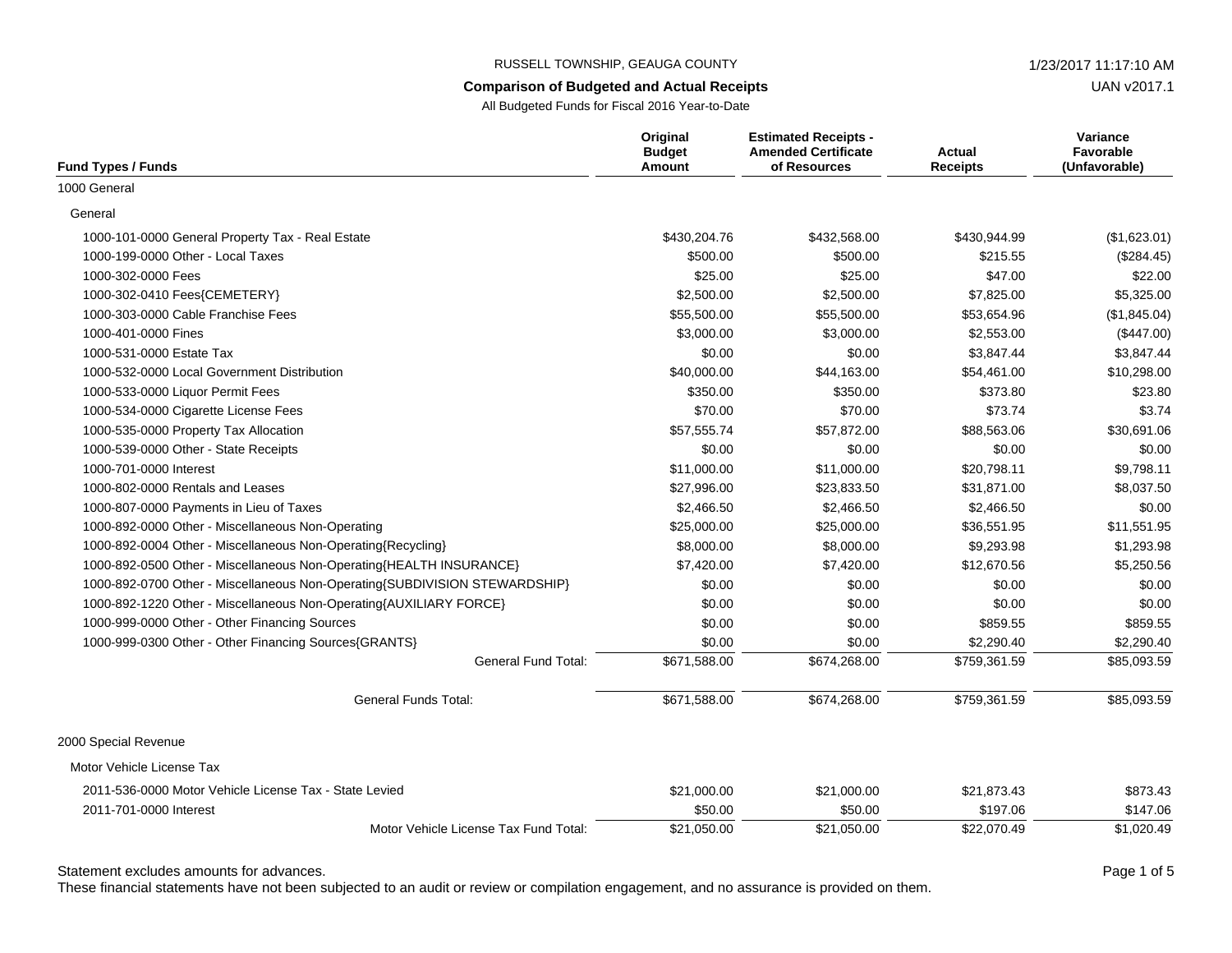UAN v2017.1

All Budgeted Funds for Fiscal 2016 Year-to-Date

| <b>Fund Types / Funds</b>                                           | Original<br><b>Budget</b><br><b>Amount</b> | <b>Estimated Receipts -</b><br><b>Amended Certificate</b><br>of Resources | <b>Actual</b><br><b>Receipts</b> | Variance<br>Favorable<br>(Unfavorable) |
|---------------------------------------------------------------------|--------------------------------------------|---------------------------------------------------------------------------|----------------------------------|----------------------------------------|
| Gasoline Tax                                                        |                                            |                                                                           |                                  |                                        |
| 2021-537-0000 Gasoline Tax                                          | \$90,000.00                                | \$90,000.00                                                               | \$91,389.57                      | \$1,389.57                             |
| 2021-701-0000 Interest                                              | \$150.00                                   | \$150.00                                                                  | \$652.36                         | \$502.36                               |
| <b>Gasoline Tax Fund Total:</b>                                     | \$90,150.00                                | \$90,150.00                                                               | \$92,041.93                      | \$1,891.93                             |
| Road and Bridge                                                     |                                            |                                                                           |                                  |                                        |
| 2031-101-0000 General Property Tax - Real Estate                    | \$463,297.84                               | \$491,295.00                                                              | \$495,925.31                     | \$4,630.31                             |
| 2031-535-0000 Property Tax Allocation                               | \$61.983.16                                | \$36.871.00                                                               | \$39,961.39                      | \$3,090.39                             |
| 2031-539-0000 Other - State Receipts                                | \$0.00                                     | \$0.00                                                                    | \$0.00                           | \$0.00                                 |
| 2031-807-0000 Payments in Lieu of Taxes                             | \$3,196.12                                 | \$3,196.12                                                                | \$3,196.12                       | \$0.00                                 |
| 2031-892-0000 Other - Miscellaneous Non-Operating                   | \$0.00                                     | \$0.00                                                                    | \$2,564.40                       | \$2,564.40                             |
| 2031-892-0500 Other - Miscellaneous Non-Operating{HEALTH INSURANCE} | \$12,500.00                                | \$12,500.00                                                               | \$25,453.04                      | \$12,953.04                            |
| 2031-999-0000 Other - Other Financing Sources                       | \$0.00                                     | \$0.00                                                                    | \$1,651.75                       | \$1,651.75                             |
| Road and Bridge Fund Total:                                         | \$540,977.12                               | \$543,862.12                                                              | \$568,752.01                     | \$24,889.89                            |
| Cemetery                                                            |                                            |                                                                           |                                  |                                        |
| 2041-302-0000 Fees                                                  | \$3,500.00                                 | \$3,500.00                                                                | \$1,150.00                       | (\$2,350.00)                           |
| 2041-804-0000 Sale of Cemetery Lots                                 | \$8,500.00                                 | \$8,500.00                                                                | \$8,950.00                       | \$450.00                               |
| 2041-892-0000 Other - Miscellaneous Non-Operating                   | \$100.00                                   | \$100.00                                                                  | \$0.00                           | (\$100.00)                             |
| Cemetery Fund Total:                                                | \$12,100.00                                | \$12,100.00                                                               | \$10,100.00                      | (\$2,000.00)                           |
| <b>Police District</b>                                              |                                            |                                                                           |                                  |                                        |
| 2081-101-0000 General Property Tax - Real Estate                    | \$1,288,602.00                             | \$1,331,719.00                                                            | \$1,338,750.89                   | \$7,031.89                             |
| 2081-302-0000 Fees                                                  | \$0.00                                     | \$0.00                                                                    | \$0.00                           | \$0.00                                 |
| 2081-535-0000 Property Tax Allocation                               | \$172,398.00                               | \$138,815.00                                                              | \$153,380.85                     | \$14,565.85                            |
| 2081-539-0000 Other - State Receipts                                | \$0.00                                     | \$0.00                                                                    | \$0.00                           | \$0.00                                 |
| 2081-539-0318 Other - State Receipts{STATE REIMBURSED TRAINING}     | \$0.00                                     | \$0.00                                                                    | \$0.00                           | \$0.00                                 |
| 2081-807-0000 Payments in Lieu of Taxes                             | \$6,200.00                                 | \$6,200.00                                                                | \$6,200.47                       | \$0.47                                 |
| 2081-892-0000 Other - Miscellaneous Non-Operating                   | \$200.00                                   | \$200.00                                                                  | \$4,042.80                       | \$3,842.80                             |
| 2081-892-0500 Other - Miscellaneous Non-Operating{HEALTH INSURANCE} | \$19,000.00                                | \$19,000.00                                                               | \$30,110.11                      | \$11,110.11                            |
| 2081-999-0000 Other - Other Financing Sources                       | \$0.00                                     | \$0.00                                                                    | \$1,435.55                       | \$1,435.55                             |
| 2081-999-0300 Other - Other Financing Sources{GRANTS}               | \$0.00                                     | \$0.00                                                                    | \$675.00                         | \$675.00                               |
| Police District Fund Total:                                         | \$1,486,400.00                             | \$1,495,934.00                                                            | \$1,534,595.67                   | \$38,661.67                            |

Statement excludes amounts for advances. The statement excludes amounts for advances.

These financial statements have not been subjected to an audit or review or compilation engagement, and no assurance is provided on them.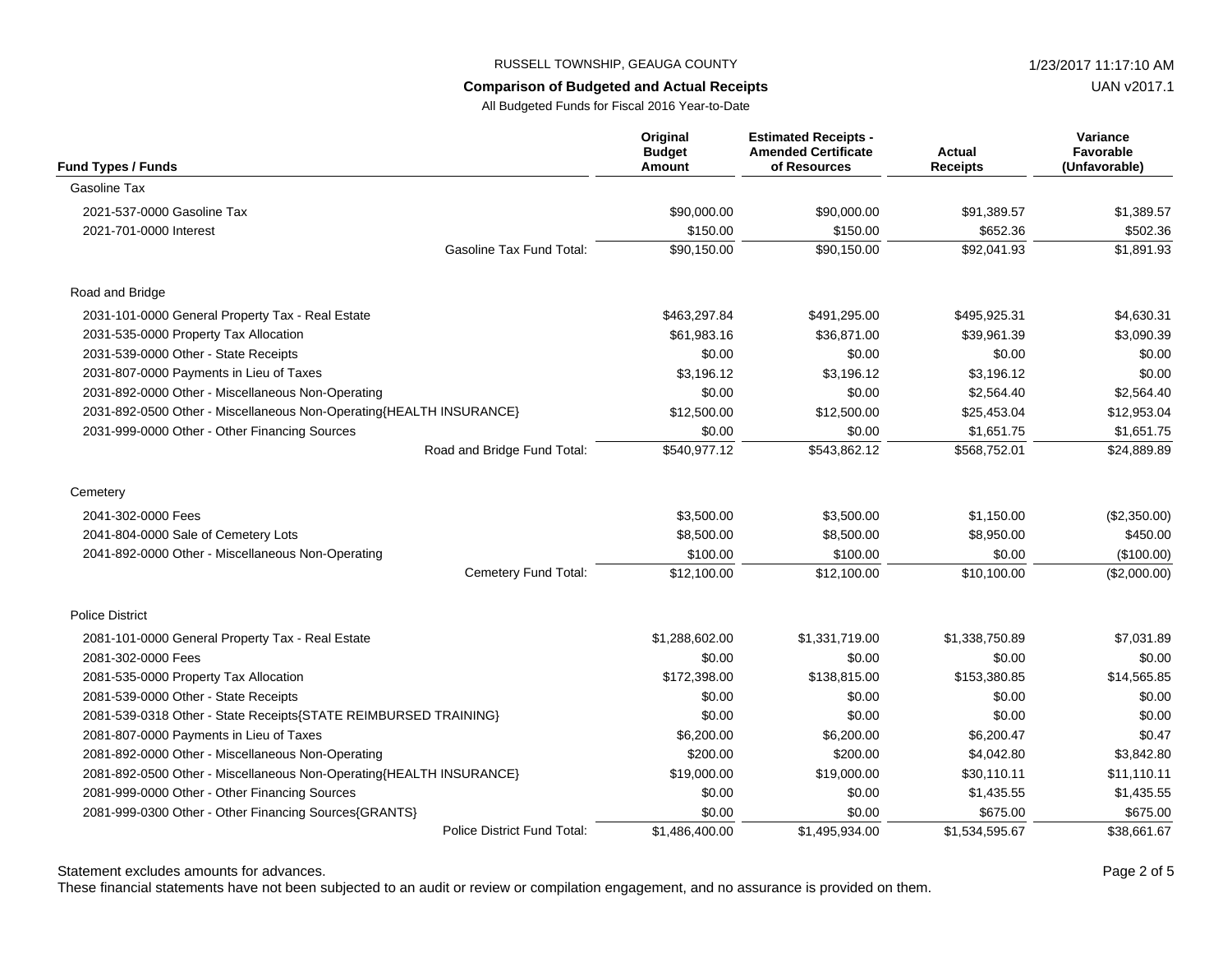#### **Comparison of Budgeted and Actual Receipts**

All Budgeted Funds for Fiscal 2016 Year-to-Date

| <b>Fund Types / Funds</b>                                           | Original<br><b>Budget</b><br><b>Amount</b> | <b>Estimated Receipts -</b><br><b>Amended Certificate</b><br>of Resources | <b>Actual</b><br><b>Receipts</b> | Variance<br>Favorable<br>(Unfavorable) |
|---------------------------------------------------------------------|--------------------------------------------|---------------------------------------------------------------------------|----------------------------------|----------------------------------------|
| <b>Fire District</b>                                                |                                            |                                                                           |                                  |                                        |
| 2111-101-0000 General Property Tax - Real Estate                    | \$686,458.84                               | \$691,506.00                                                              | \$691,345.74                     | (\$160.26)                             |
| 2111-519-0300 Other - Federal Receipts{GRANTS}                      | \$0.00                                     | \$0.00                                                                    | \$0.00                           | \$0.00                                 |
| 2111-535-0000 Property Tax Allocation                               | \$91.839.16                                | \$92.514.00                                                               | \$104,221.62                     | \$11,707.62                            |
| 2111-539-0000 Other - State Receipts                                | \$0.00                                     | \$0.00                                                                    | \$0.00                           | \$0.00                                 |
| 2111-807-0000 Payments in Lieu of Taxes                             | \$4,553.92                                 | \$4,553.92                                                                | \$4,553.92                       | \$0.00                                 |
| 2111-892-0000 Other - Miscellaneous Non-Operating                   | \$0.00                                     | \$0.00                                                                    | \$578.91                         | \$578.91                               |
| 2111-892-0035 Other - Miscellaneous Non-Operating{CPR}              | \$0.00                                     | \$0.00                                                                    | \$0.00                           | \$0.00                                 |
| 2111-892-0500 Other - Miscellaneous Non-Operating{HEALTH INSURANCE} | \$1,500.00                                 | \$1,500.00                                                                | \$1,971.79                       | \$471.79                               |
| 2111-999-0000 Other - Other Financing Sources                       | \$0.00                                     | \$0.00                                                                    | \$2,162.90                       | \$2,162.90                             |
| 2111-999-0300 Other - Other Financing Sources{GRANTS}               | \$0.00                                     | \$0.00                                                                    | \$1,500.00                       | \$1,500.00                             |
| Fire District Fund Total:                                           | \$784,351.92                               | \$790,073.92                                                              | \$806,334.88                     | \$16,260.96                            |
| <b>Road District</b>                                                |                                            |                                                                           |                                  |                                        |
| 2141-101-0000 General Property Tax - Real Estate                    | \$665,867.59                               | \$664,255.92                                                              | \$663,164.23                     | (\$1,091.69)                           |
| 2141-535-0000 Property Tax Allocation                               | \$89,084.33                                | \$95,538.00                                                               | \$108,524.26                     | \$12,986.26                            |
| 2141-539-0000 Other - State Receipts                                | \$0.00                                     | \$0.00                                                                    | \$0.00                           | \$0.00                                 |
| 2141-807-0000 Payments in Lieu of Taxes                             | \$4,192.43                                 | \$4,192.43                                                                | \$4,192.43                       | \$0.00                                 |
| 2141-931-0000 Transfers - In                                        | \$0.00                                     | \$0.00                                                                    | \$0.00                           | \$0.00                                 |
| 2141-951-0000 Sale of Fixed Assets                                  | \$0.00                                     | \$0.00                                                                    | \$0.00                           | \$0.00                                 |
| 2141-999-0000 Other - Other Financing Sources                       | \$0.00                                     | \$0.00                                                                    | \$0.00                           | \$0.00                                 |
| Road District Fund Total:                                           | \$759,144.35                               | \$763,986.35                                                              | \$775,880.92                     | \$11,894.57                            |
| Zoning                                                              |                                            |                                                                           |                                  |                                        |
| 2181-302-0000 Fees                                                  | \$7,000.00                                 | \$7,000.00                                                                | \$7,225.00                       | \$225.00                               |
| 2181-891-0000 Other - Miscellaneous Operating                       | \$0.00                                     | \$0.00                                                                    | \$0.00                           | \$0.00                                 |
| 2181-892-0000 Other - Miscellaneous Non-Operating                   | \$100.00                                   | \$100.00                                                                  | \$0.00                           | (\$100.00)                             |
| Zoning Fund Total:                                                  | \$7,100.00                                 | \$7,100.00                                                                | \$7,225.00                       | \$125.00                               |
| <b>Enforcement and Education</b>                                    |                                            |                                                                           |                                  |                                        |
| 2271-401-0000 Fines                                                 | \$0.00                                     | \$0.00                                                                    | \$0.00                           | \$0.00                                 |
| <b>Enforcement and Education Fund Total:</b>                        | \$0.00                                     | \$0.00                                                                    | \$0.00                           | \$0.00                                 |

Statement excludes amounts for advances. The statement excludes amounts for advances.

These financial statements have not been subjected to an audit or review or compilation engagement, and no assurance is provided on them.

UAN v2017.1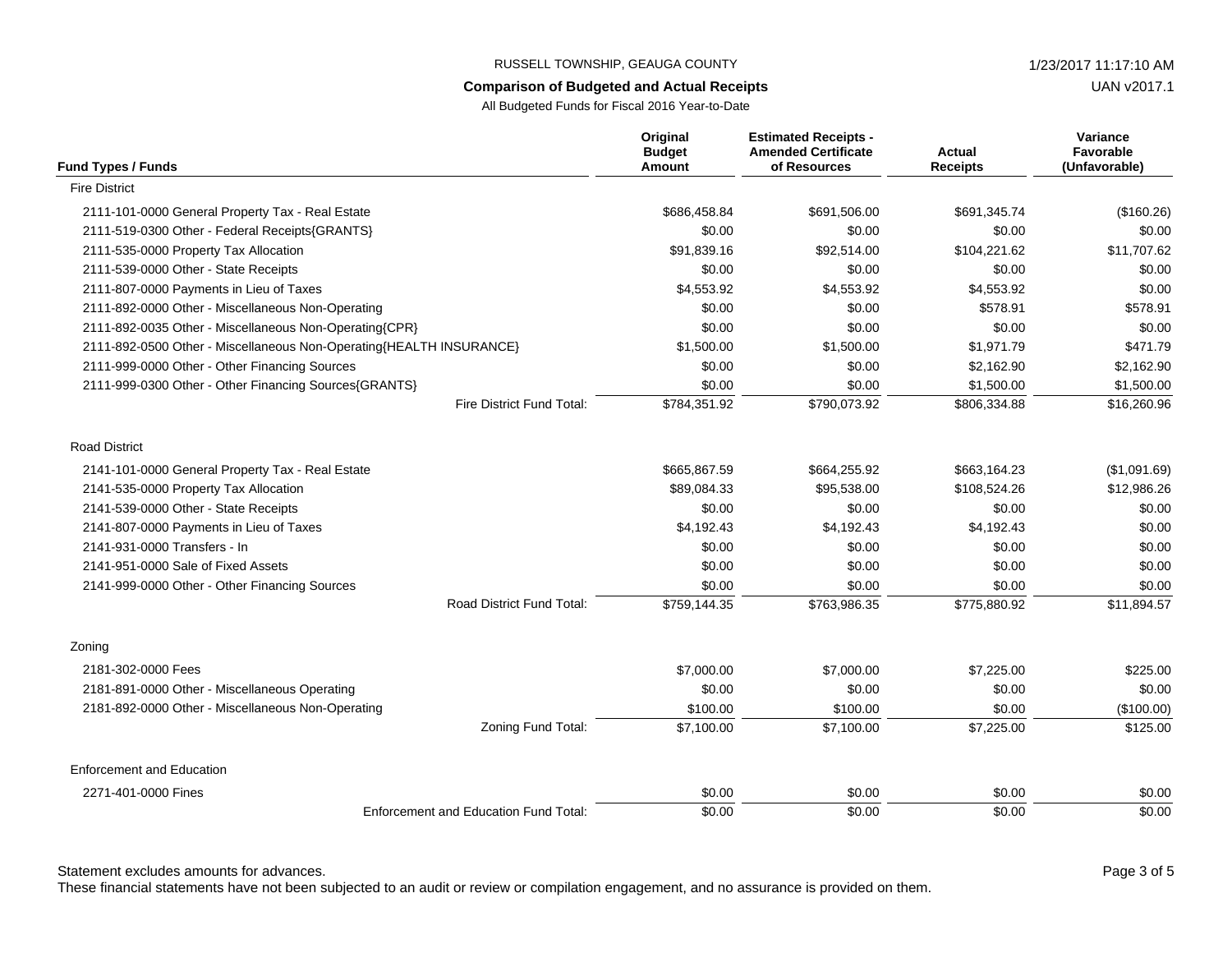#### **Comparison of Budgeted and Actual Receipts**

All Budgeted Funds for Fiscal 2016 Year-to-Date

| Fund Types / Funds                                   | Original<br><b>Budget</b><br>Amount | <b>Estimated Receipts -</b><br><b>Amended Certificate</b><br>of Resources | Actual<br><b>Receipts</b> | Variance<br>Favorable<br>(Unfavorable) |
|------------------------------------------------------|-------------------------------------|---------------------------------------------------------------------------|---------------------------|----------------------------------------|
| Fire and Rescue, Ambulance and EMS Serv.             |                                     |                                                                           |                           |                                        |
| 2281-302-0000 Fees                                   | \$100,000.00                        | \$100,000.00                                                              | \$92,304.56               | (\$7,695.44)                           |
| Fire and Rescue, Ambulance and EMS Serv. Fund Total: | \$100,000.00                        | \$100,000.00                                                              | \$92,304.56               | (\$7,695.44)                           |
| Ohio Peace Officer Training Grant Money              |                                     |                                                                           |                           |                                        |
| 2901-539-0000 Other - State Receipts                 | \$0.00                              | \$0.00                                                                    | \$0.00                    | \$0.00                                 |
| Ohio Peace Officer Training Grant Money Fund Total:  | \$0.00                              | \$0.00                                                                    | \$0.00                    | \$0.00                                 |
| Special Revenue Funds Total:                         | \$3,801,273.39                      | \$3,824,256.39                                                            | \$3,909,305.46            | \$85,049.07                            |
| 3000 Debt Service                                    |                                     |                                                                           |                           |                                        |
| General (bond) (note) Retirement                     |                                     |                                                                           |                           |                                        |
| 3101-101-0000 General Property Tax - Real Estate     | \$176,494.37                        | \$177,464.00                                                              | \$176,801.95              | (\$662.05)                             |
| 3101-535-0000 Property Tax Allocation                | \$23,612.63                         | \$23,742.00                                                               | \$27,349.43               | \$3,607.43                             |
| 3101-539-0000 Other - State Receipts                 | \$0.00                              | \$0.00                                                                    | \$0.00                    | \$0.00                                 |
| 3101-807-0000 Payments in Lieu of Taxes              | \$1,432.75                          | \$1,432.75                                                                | \$1,432.75                | \$0.00                                 |
| 3101-911-0000 Sale of Bonds                          | \$0.00                              | \$0.00                                                                    | \$0.00                    | \$0.00                                 |
| 3101-999-0000 Other - Other Financing Sources        | \$0.00                              | \$0.00                                                                    | \$0.00                    | \$0.00                                 |
| General (bond) (note) Retirement Fund Total:         | \$201,539.75                        | \$202,638.75                                                              | \$205,584.13              | \$2,945.38                             |
| Miscellaneous Debt Service                           |                                     |                                                                           |                           |                                        |
| 3901-101-0000 General Property Tax - Real Estate     | \$0.00                              | \$0.00                                                                    | \$0.00                    | \$0.00                                 |
| Miscellaneous Debt Service Fund Total:               | \$0.00                              | \$0.00                                                                    | \$0.00                    | \$0.00                                 |
| Miscellaneous Debt Service                           |                                     |                                                                           |                           |                                        |
| 3902-101-0000 General Property Tax - Real Estate     | \$0.00                              | \$0.00                                                                    | \$0.00                    | \$0.00                                 |
| 3902-931-0000 Transfers - In                         | \$0.00                              | \$0.00                                                                    | \$0.00                    | \$0.00                                 |
| 3902-999-0000 Other - Other Financing Sources        | \$0.00                              | \$0.00                                                                    | \$0.00                    | \$0.00                                 |
| Miscellaneous Debt Service Fund Total:               | \$0.00                              | \$0.00                                                                    | \$0.00                    | \$0.00                                 |
| Miscellaneous Debt Service-OPW LOAN                  |                                     |                                                                           |                           |                                        |
| 3903-101-0000 General Property Tax - Real Estate     | \$49,847.08                         | \$49,847.08                                                               | \$49,847.08               | \$0.00                                 |

Statement excludes amounts for advances. The statement excludes amounts for advances.

These financial statements have not been subjected to an audit or review or compilation engagement, and no assurance is provided on them.